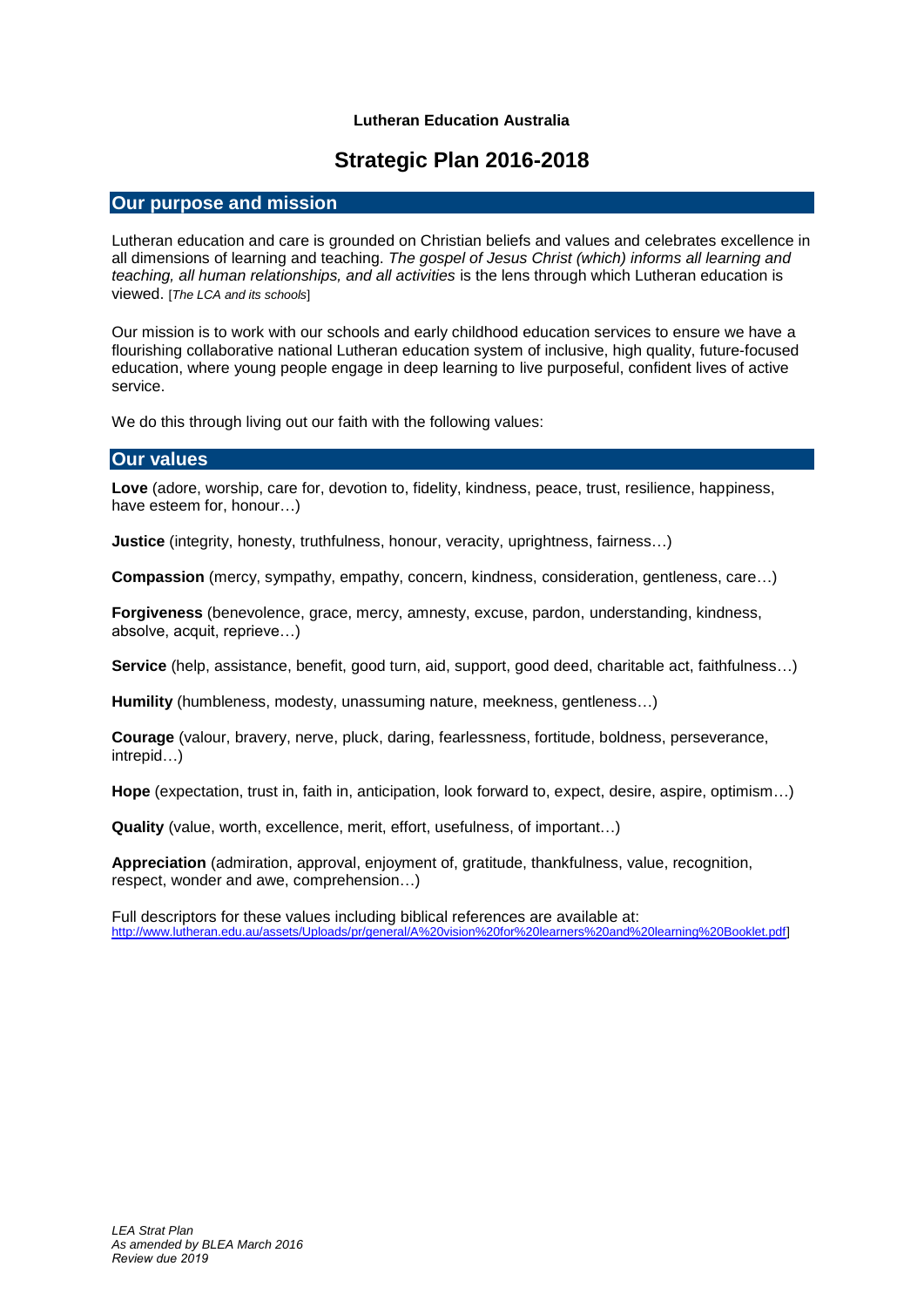### **Our strategic objectives**

To help guide us in our mission, Lutheran Education Australia has created a three year strategy that is aligned to the LCA strategy and based around three key priority education themes that will form the focus of activity and priority for LEA over 2016-2018:

#### **THEME 1: Strengthening Lutheran identity**

- Ensuring all school communities are embodying and expressing the values of Lutheran Education (LE) – working towards and integrating the national *Growing deep* framework within all schools and sites
- Consistent branding that brings together schools and sites from across Australia into one family of schools and early learning centres
- LE future planning is in alignment with the LCA's strategic direction *Where love comes to life* (Grow as God's people, Go as God's people, Enable us to go and grow)

#### **THEME 2: Enhancing and celebrating thriving learning communities**

- Building and celebrating high-performing leaders and leadership teams at all levels (through *Growing deep*)
- Consistent ongoing improvement across all sites deep engagement in high quality teaching and learning and embracing community in our learning experiences and journeys
- Bring the best learning and research into LE look out, above and beyond. High quality national and international research, learning and professional development (links to some of the websites and experiences our people are involved in)

#### **THEME 3: Ensuring long-term system sustainability**

- Long history, long future. LE has been in Australia for 176 years taking action together to flourish and thrive for another 176 years
- Build cutting edge, best-practice governance and risk mitigation and management to strengthen the national system of ECEs and schools
- Build a social and ecological vision for LE where social, economic and environmental sustainability are foundations for taking action to serve our people and our planet

Each theme has a number of strategic objectives that will form the focus of activity and priority for LEA over 2016-2018. Each strategic objective in turn is achieved and measured through the delivery of clearly defined initiatives or actions.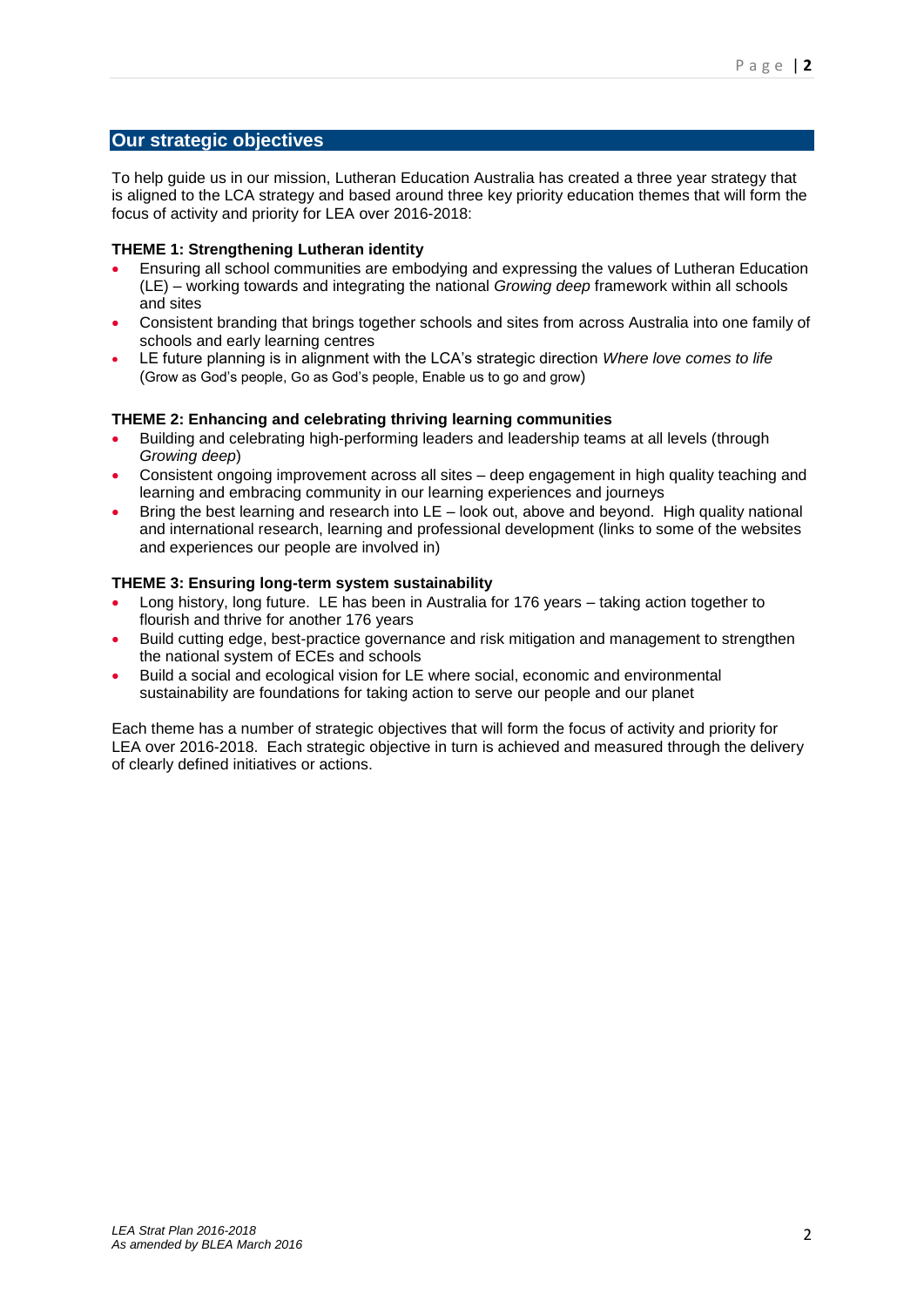### **THEME 1: Strengthening Lutheran identity**

- Ensuring all school communities are embodying and expressing the values of Lutheran Education working towards and integrating the national *Growing deep* framework within all schools and sites
- Consistent branding that brings together schools and sites from across Australia into one family of schools and early learning centres
- . LE future planning is in alignment with the LCA's strategic direction Where love comes to life (Grow as God's people, Go as God's people, Enable us to go and grow)

| <b>Strategic Objectives</b>                                                                          |    | <b>Initiative/Action</b>                                                                                                                                                                                                                                  | <b>KPI</b>                                                                                                                                                                     | <b>Responsibility</b>                                                                                                                | <b>Timeline</b>                                                                                                       |
|------------------------------------------------------------------------------------------------------|----|-----------------------------------------------------------------------------------------------------------------------------------------------------------------------------------------------------------------------------------------------------------|--------------------------------------------------------------------------------------------------------------------------------------------------------------------------------|--------------------------------------------------------------------------------------------------------------------------------------|-----------------------------------------------------------------------------------------------------------------------|
| Establish clarity on<br>1.1<br>governance and<br>LE's relationship<br>with LCA and the<br>LE regions | a) | In partnership with GCC and the regions,<br>redefine the governance role of the Board<br>for Lutheran Education Australia to enable<br>national consistency (and enhance<br>resource sharing to support and maximise<br>national educational improvement) | Receive and implement LCA and BLEA<br>LE governance report and<br>recommendations                                                                                              | <b>LEA Executive Director</b><br><b>BLEA</b><br><b>NLT</b><br>Regional education councils                                            | 2016 (receive)<br>2017-18<br>(develop and<br>implement)<br>2018 (synod<br>endorsement)<br>2019 (in full<br>operation) |
|                                                                                                      |    |                                                                                                                                                                                                                                                           | Development and rollout of a LE<br>governance handbook, process and<br>training program for all LE entities<br>Review and embed within all LE<br>governing bodies in Australia | <b>LEA Executive Director</b><br><b>LEVNT Operations Manager</b><br><b>LEA Executive Director</b><br><b>LEVNT Operations Manager</b> | 2017<br>2017-2018                                                                                                     |
| Articulate and<br>1.2<br>strengthen<br>Lutheran identity                                             | a) | Use Growing deep to promote a clear<br>understanding of Lutheran identity through<br>regional and local engagement                                                                                                                                        | Regional rollout<br>School rollout, engagement and<br>application                                                                                                              | Director of Formation                                                                                                                | 2015-2016<br>2016-2017                                                                                                |
|                                                                                                      | b) | Rollout strategy of Growing deep nationally                                                                                                                                                                                                               | Development of National Strategic<br>Rollout Plan                                                                                                                              | NLT / Director of Formation                                                                                                          | 2015-2016                                                                                                             |
|                                                                                                      | C) | Development of national Growing deep<br>tools and processes to enhance application<br>across all learning sites                                                                                                                                           | Development of actual tools and<br>processes (such as, appraisal tools for<br>directors and principals) based on<br>Growing deep<br>Tools and processes are available for all  | NLT / Director of Formation                                                                                                          | $2015 - 2017$<br>based on<br>national rollout<br>strategy<br>2016-2017                                                |
|                                                                                                      |    |                                                                                                                                                                                                                                                           | leaders on the LEA website as they're<br>developed                                                                                                                             |                                                                                                                                      |                                                                                                                       |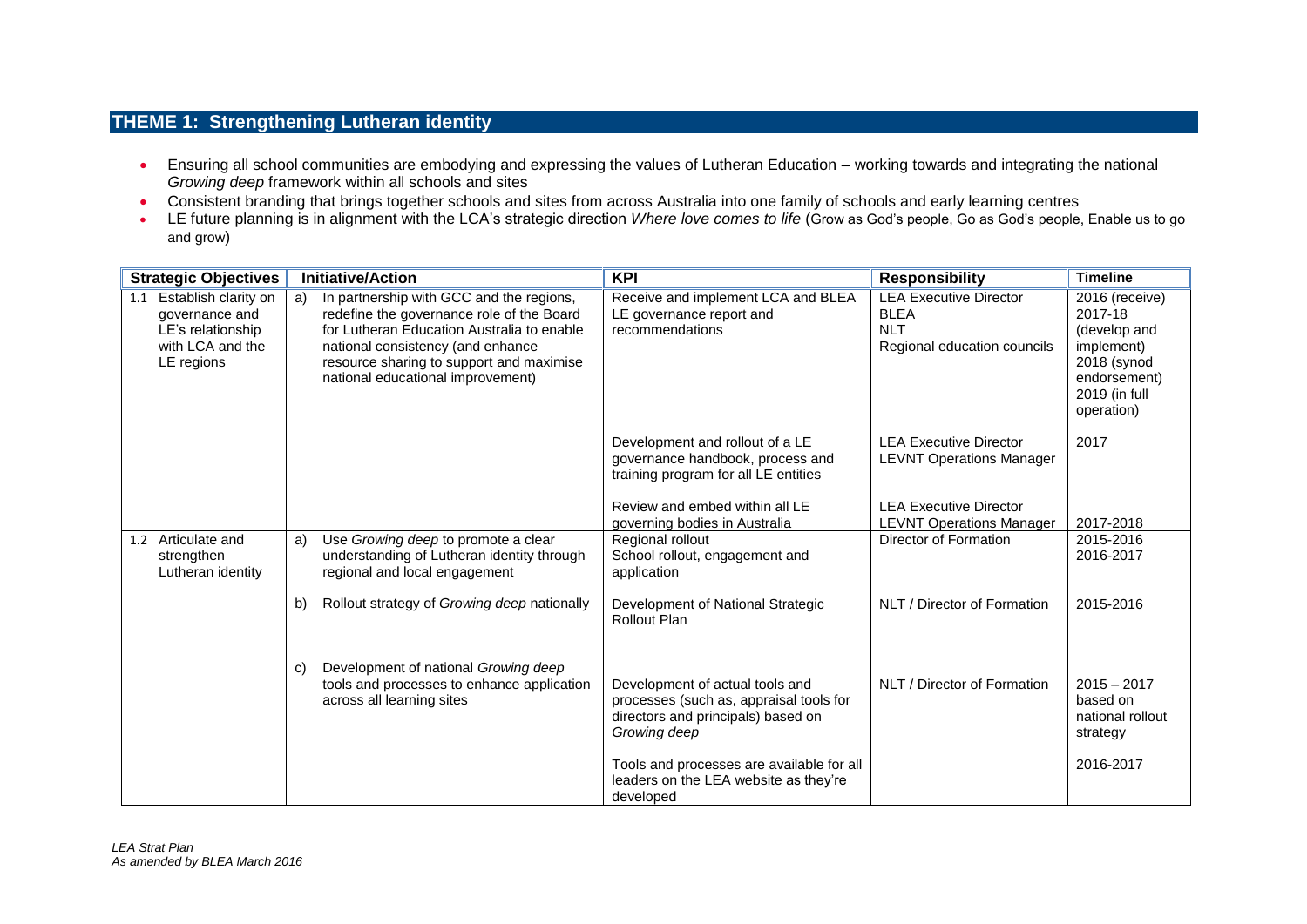|                                                                                             | d) | Re-design current formation and leadership<br>programs as tertiary recognised credit<br>courses. Ensure Growing deep is<br>embedded within these programs                                                                       | Courses accredited and operational                                                                               | Director of Formation                                                       | 2017                                                           |
|---------------------------------------------------------------------------------------------|----|---------------------------------------------------------------------------------------------------------------------------------------------------------------------------------------------------------------------------------|------------------------------------------------------------------------------------------------------------------|-----------------------------------------------------------------------------|----------------------------------------------------------------|
| Promote and<br>1.3<br>advocate Lutheran<br>education identity<br>(both LCA and<br>external) | a) | Ensure that the LEA strategic plan supports<br>and aligns with the LCA strategic direction<br>Where love comes to life where relevant:<br>1. Grow as God's people<br>Go as God's people<br>2.<br>3.<br>Enable us to go and grow | Audit of the strategic plan to ensure it<br>supports LCA's strategic direction                                   | <b>LEA Executive Director</b><br><b>BLEA</b><br>Regional education councils | 2015                                                           |
|                                                                                             | b) | Explore and engage in new forms of<br>collaboration and cooperation with other<br>LCA agencies as appropriate                                                                                                                   | Documented evidence of collaborative<br>efforts with each of the LCA agencies                                    | <b>LEA</b> staff<br><b>NLT</b>                                              | 2015                                                           |
|                                                                                             | C) | Explore and implement ways in which<br>school pastors and chaplains can be more<br>effectively supported as they minister in a<br>school context                                                                                | Establish LEA Ministry Personnel<br>Taskforce                                                                    | <b>LEA Executive Director</b><br>Related regional staff                     | 2016                                                           |
|                                                                                             |    |                                                                                                                                                                                                                                 | Promote and facilitate bi-annual<br>conference for chaplains and pastors                                         |                                                                             | 2017 conference                                                |
|                                                                                             |    |                                                                                                                                                                                                                                 | Gather and share new resources via<br><b>LEA</b> website                                                         |                                                                             | 2017 post<br>conference -<br>share resources<br>on LEA website |
|                                                                                             | d) | Assist schools in the development of<br>international partnerships                                                                                                                                                              | Guidelines and database for<br>international partnerships in place                                               | <b>LEA Executive Director,</b><br>ALWS, LCA International<br><b>Mission</b> |                                                                |
| Clarity around<br>1.4<br>branding                                                           | a) | LEA and the regions acknowledge via<br>branding the unity of the LCA and Lutheran<br>education across Australia as ECE's and<br>schools of the Lutheran Church of Australia                                                     | Consistent national branding in place<br>(websites, stationary, letterhead<br>business cards, design guides etc) | <b>NLT</b><br><b>BLEA</b><br>Regional education councils                    | 2016                                                           |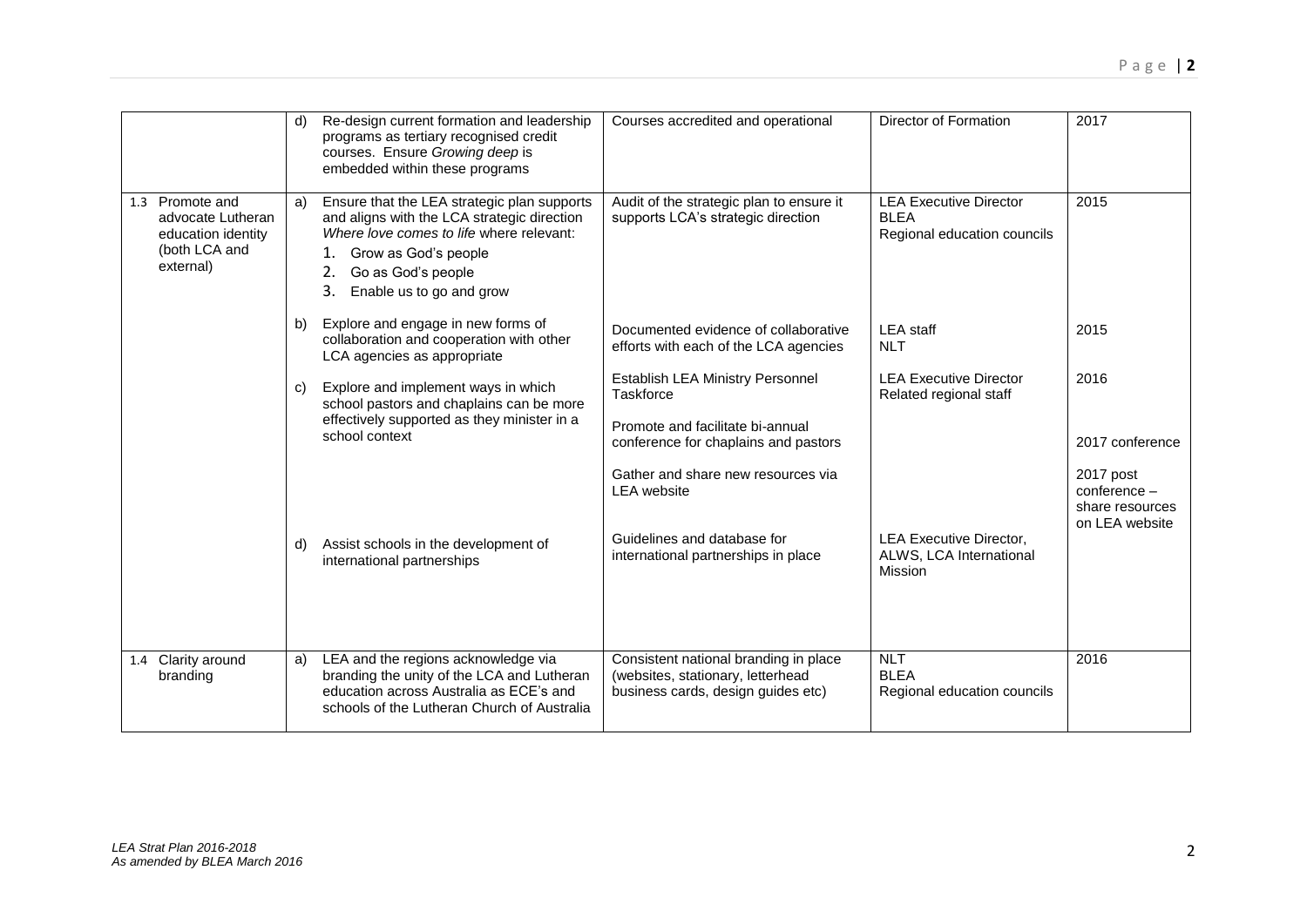## **THEME 2: Enhancing and celebrating thriving learning communities**

- Building and celebrating high-performing leaders and leadership teams at all levels (through *Growing deep*)
- Consistent ongoing improvement across all sites deep engagement in high quality teaching and learning and embracing community in our learning experiences and journeys
- Bring the best learning and research into LE look out, above and beyond. High quality national and international research, learning and professional development (links to some of the websites and experiences our people are involved in)

|    |                                                                                                                                                                                                                                                                    | <b>KPI</b>                                                                                                                                                                                                 | <b>Responsibility</b>                                                                     | <b>Timeline</b>                 |
|----|--------------------------------------------------------------------------------------------------------------------------------------------------------------------------------------------------------------------------------------------------------------------|------------------------------------------------------------------------------------------------------------------------------------------------------------------------------------------------------------|-------------------------------------------------------------------------------------------|---------------------------------|
| a) | Ensure all LE entities have access to high<br>quality data which acknowledges<br>Department of Education compliance                                                                                                                                                | Development of appropriate data sets.<br>Quality Schools, NAPLAN and other<br>relevant areas)                                                                                                              | <b>NLT</b>                                                                                | 2016                            |
| b) | Strengthen leadership performance at all<br>levels (including educational, business and<br>pastor/chaplain leaders as well as LE<br>administrative and regional roles) aligned to<br>Growing deep. Identify ways to celebrate<br>and reinforce learning and growth | Documented appraisal systems.<br>Documented personal learning plans.<br>National leader appraisal process<br>(aligned to Growing deep) is designed,                                                        | <b>NLT</b><br><b>LEA Executive Director</b><br>Director of Research and<br>Development    | 2016                            |
|    |                                                                                                                                                                                                                                                                    | leaders                                                                                                                                                                                                    |                                                                                           |                                 |
|    |                                                                                                                                                                                                                                                                    | deep capability levels across leaders<br>nationally.<br>Leaders requesting involvement in<br>Growing deep initiatives                                                                                      | <b>NLT</b><br>Director of Research and<br>Development                                     | Annual report to<br><b>BLEA</b> |
|    |                                                                                                                                                                                                                                                                    | Research the role and function of LPA                                                                                                                                                                      | Director of Research and<br>Development, NLT and LPA                                      | 2016                            |
| C) | Focus LPA in its role of supporting<br>principals through promoting principal<br>collegiality, wellbeing and spiritual<br>development                                                                                                                              | Mentoring program designed and in<br>place.<br>National principals conference held.<br>Regional spiritual development<br>programs in place                                                                 | Executive                                                                                 |                                 |
| d) | Develop robust workforce succession plan<br>(including leadership succession using<br>Growing deep)                                                                                                                                                                | Documented strategy for leadership<br>succession - BLEA, NLT, school and<br>site leaders. As well as workforce<br>succession.<br>Leadership/professional candidate<br>pipeline database established, built | NLT and Director of Research<br>and Development and Director<br>of Formation              | 2016<br>$(commence) -$<br>2017  |
|    |                                                                                                                                                                                                                                                                    | <b>Initiative/Action</b><br>requirements                                                                                                                                                                   | developed and implemented for all<br>Measureable improvement in Growing<br>and maintained | <b>LEA</b> staff                |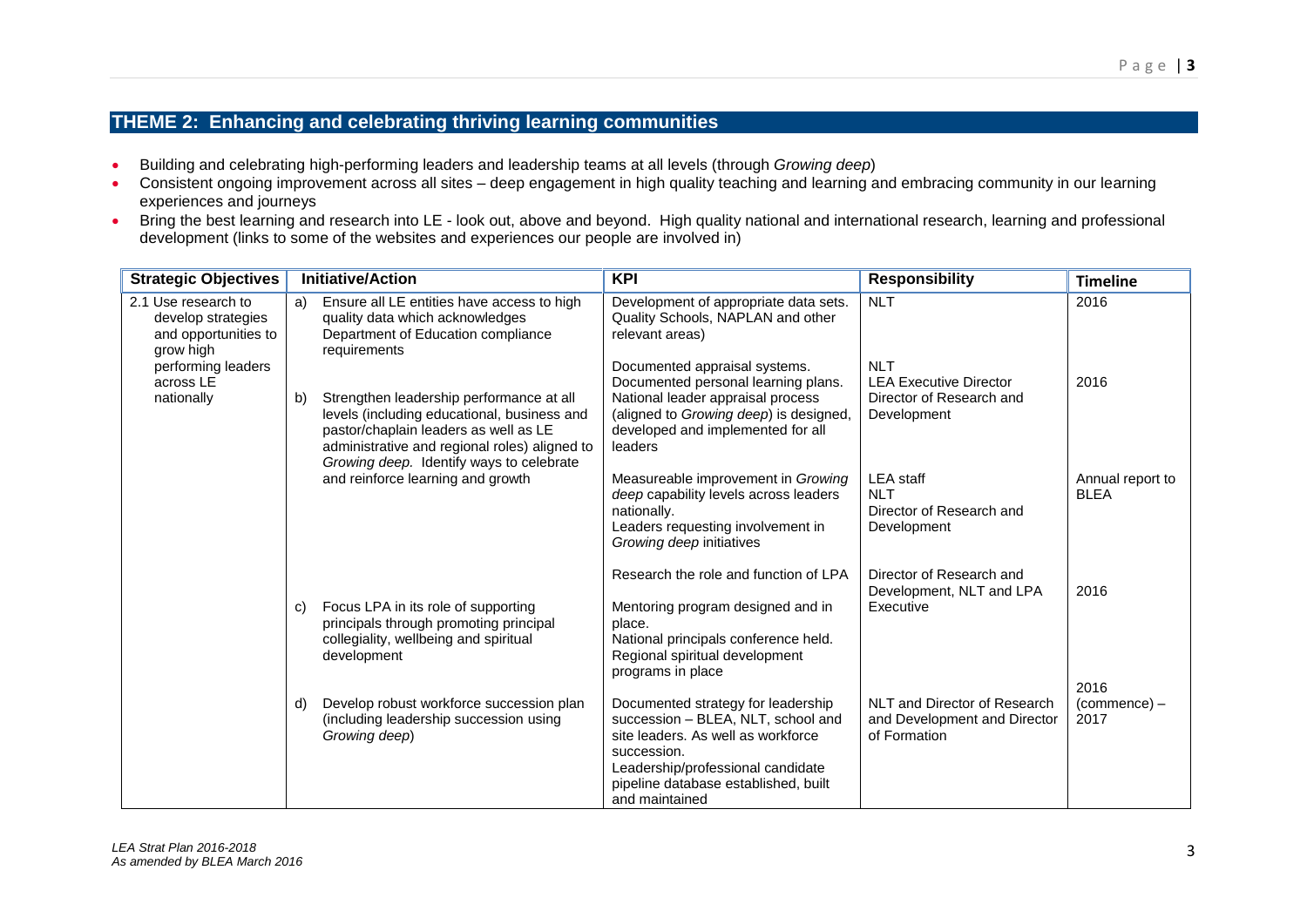| 2.2 Seek relevant<br>research and<br>learning<br>opportunities to<br>positively impact<br>the quality and<br>excellence of<br>student learning<br>and engagement | a) | Ensure all in Lutheran education are<br>exposed to high quality professional<br>development, research and learning in<br>order to:<br>build networks and relationships<br>$\bullet$<br>consider relevant research<br>$\bullet$<br>engage key educational leaders<br>$\bullet$<br>enhance and celebrate learning<br>$\bullet$<br>communities for Lutheran education<br>enhance principal and staff<br>$\bullet$<br>professional practice and reflection<br>further improve Lutheran education<br>$\bullet$<br>resources which are accessible to all<br>Lutheran schools via LEA website and<br>other avenues | Evidence of attendance to<br>conferences (NLPC, ACLE, ICSEI,<br>ACEL, INTASE, AHISA, JHSSA, IB,<br>ASCD, AICD, ALEA, LEA-USA),<br>papers produced, professional<br>development opportunities sponsored<br>and implemented.<br>Annual budget created to support<br>applicants for appropriate<br>opportunities.<br>Formal and informal feedback from<br>schools and learning sites | NLT and Director of Research<br>and Development                              | $2016+$ |
|------------------------------------------------------------------------------------------------------------------------------------------------------------------|----|-------------------------------------------------------------------------------------------------------------------------------------------------------------------------------------------------------------------------------------------------------------------------------------------------------------------------------------------------------------------------------------------------------------------------------------------------------------------------------------------------------------------------------------------------------------------------------------------------------------|-----------------------------------------------------------------------------------------------------------------------------------------------------------------------------------------------------------------------------------------------------------------------------------------------------------------------------------------------------------------------------------|------------------------------------------------------------------------------|---------|
| Redefine and<br>2.3<br>promote Lutheran<br>education career<br>and professional<br>learning pathways                                                             | a) | Redefine tertiary qualification pathways and<br>partnerships                                                                                                                                                                                                                                                                                                                                                                                                                                                                                                                                                | Develop and promote LE career<br>pathways (from secondary to tertiary<br>students)                                                                                                                                                                                                                                                                                                | <b>LEA Director of Formation</b>                                             | 2016    |
|                                                                                                                                                                  | b) | Encourage and embed formal study and<br>research into relevant areas of Lutheran<br>education                                                                                                                                                                                                                                                                                                                                                                                                                                                                                                               | Number of people involved in research<br>degrees focusing on strategic<br>challenges of LEA                                                                                                                                                                                                                                                                                       | <b>LEA Director of Formation.</b><br>Director of Research and<br>Development | 2017    |
|                                                                                                                                                                  | C) | Promote LEA Academic Scholarships                                                                                                                                                                                                                                                                                                                                                                                                                                                                                                                                                                           | A documented and advertised<br>scholarship scheme. Number of<br>inquiries and no. of scholarships<br>provided                                                                                                                                                                                                                                                                     |                                                                              | 2017    |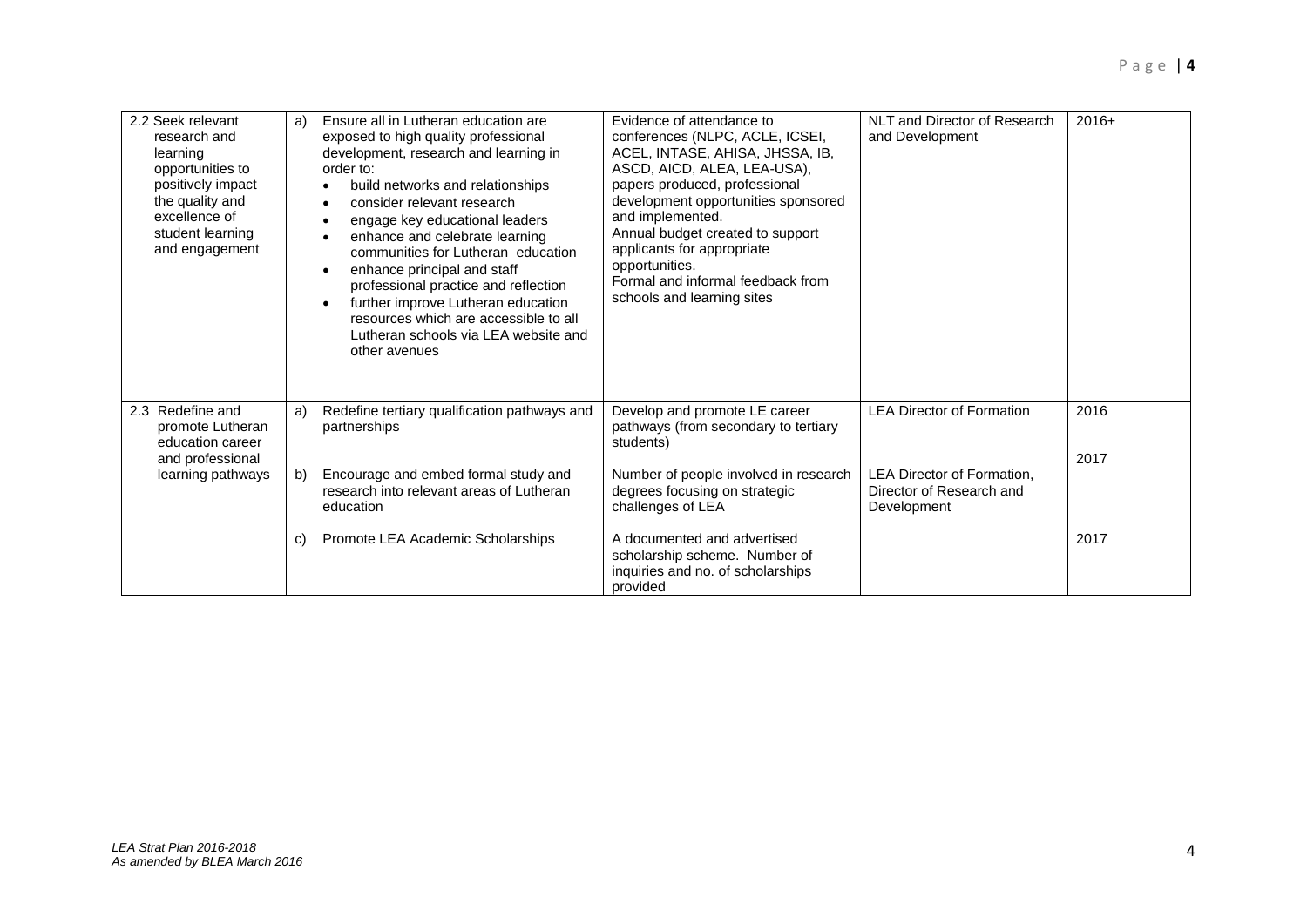### **THEME 3: Ensuring long-term system sustainability**

- Long history, long future. LE has been in Australia for 176 years taking action together to flourish and thrive for another 176 years
- Build cutting edge, best-practice governance and risk mitigation and management to strengthen the national system of ECEs and schools
- Build an ecological vision for LE where environmental sustainability is a foundation for taking action to serve our people and our planet

| <b>Strategic Objectives</b>                                                                     | <b>Initiative/Action</b> |                                                                                                                                                                                                           | <b>KPI</b>                                                                                                                                                                            | <b>Responsibility</b>                                                                          | <b>Timeline</b> |
|-------------------------------------------------------------------------------------------------|--------------------------|-----------------------------------------------------------------------------------------------------------------------------------------------------------------------------------------------------------|---------------------------------------------------------------------------------------------------------------------------------------------------------------------------------------|------------------------------------------------------------------------------------------------|-----------------|
| 3.1 Ensure funding<br>sustainability and<br>financial resilience<br>for all Lutheran<br>schools | a)                       | Ensure systemic opportunities are pursued<br>and consensus built to maximise federal<br>funding levels by engaging schools, regions<br>the LCA and Districts                                              | A risk benefit analysis developed for a<br>single system funding authority and a<br>decision made in relation to<br>implementation                                                    | <b>BLEA</b><br>Regional councils<br><b>NLT</b><br><b>LEA and Regional Business</b><br>Managers | 2016 Term 1.    |
|                                                                                                 | b)                       | Support regions and schools in their<br>understandings of current and future<br>system funding models to build school<br>financial resilience, to assist schools at risk<br>and to ensure funding agility | A plan to adapt to current and ongoing<br>government initiatives                                                                                                                      | <b>LEA and Regional Business</b><br>Managers                                                   | 2016            |
|                                                                                                 | C)                       | Identify ways that system funding can<br>advantage the establishment of future<br>Lutheran schools in a deliberate and<br>planned manner                                                                  | BLEA national asset management<br>portfolio developed: for the research<br>and evidence based identification,<br>establishment, financing and approval<br>of schools and ECEs         | <b>LEA and Regional Business</b><br>Managers, LLL General<br>Manager                           | 2017            |
|                                                                                                 | d)                       | Identify potential corporate advantages for<br>schools (eg, ICT, infrastructure, purchasing<br>power, PD training, finance)                                                                               | Identification and implementation of<br>new and more efficient structures,<br>financing and purchasing purchasing<br>opportunities (eg. power, insurance,<br>finance, digital access) | LEA, Regional Business<br>Managers and LLL CEO                                                 | End 2017        |
|                                                                                                 | e                        | Develop a strategy to ensure all loans are<br>funded by LLL                                                                                                                                               | Refinance all non LLL loads to LLL<br>loans                                                                                                                                           | LEA, Regional Business<br>Managers and LLL CEO                                                 | 2016            |